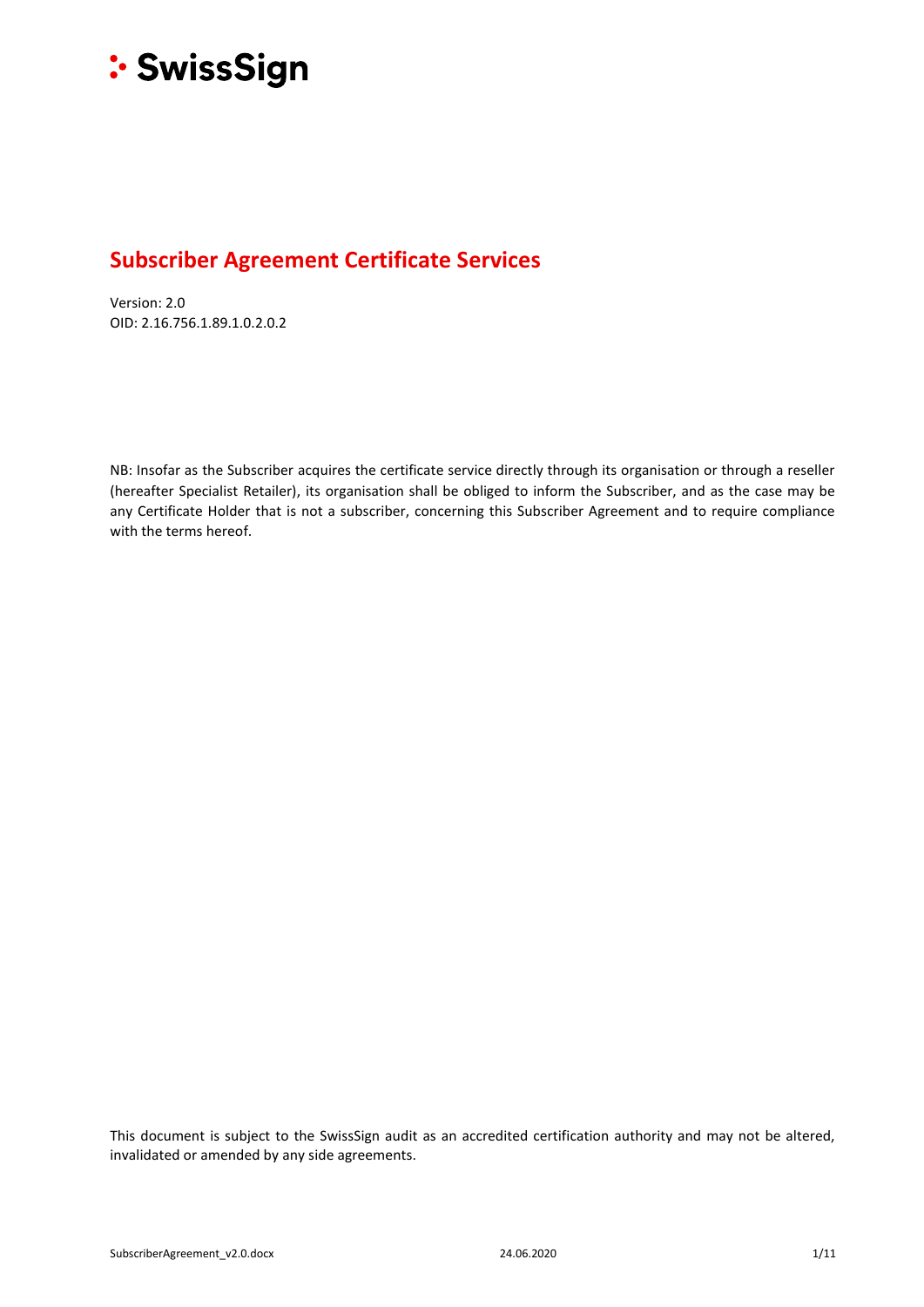

# **Approval and versions**

| <b>Author</b>  | <b>Date</b> | <b>Version</b> | <b>Comments</b>                                |
|----------------|-------------|----------------|------------------------------------------------|
| Ingolf Rauh    | 2017-07-14  | 1.0            | Creation                                       |
| Michael Widmer | 2020-06-24  | 2.0            | Update typos and minor corrections<br>on usage |

# **Approval by**

| SwissSign authorised signatory         | <b>Digital signature</b> |
|----------------------------------------|--------------------------|
| Michael Günther (CISO)<br>SwissSign AG |                          |
| Markus Naef (CEO)<br>SwissSign AG      |                          |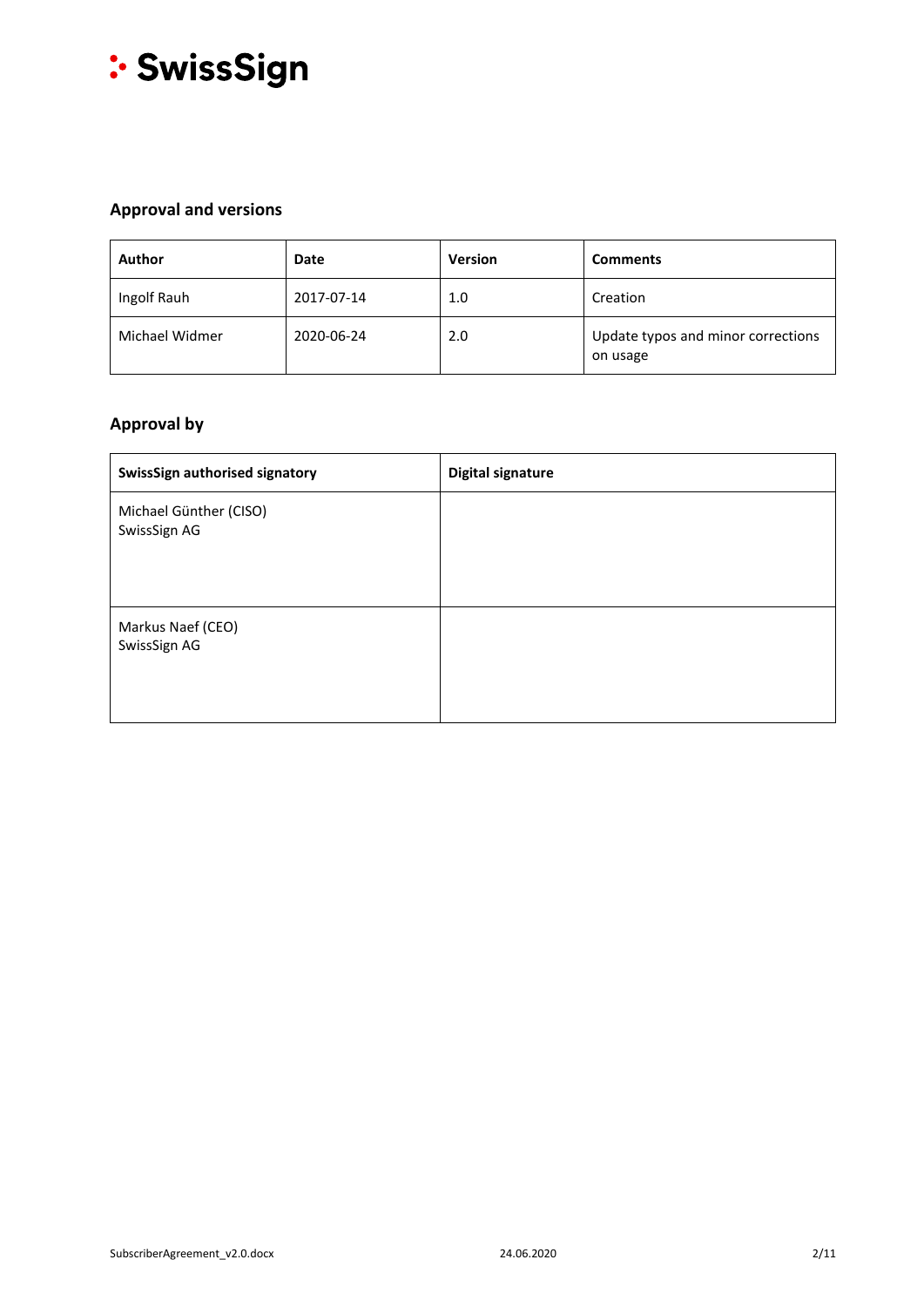# **Table of contents**

| 1.                      |                                                                                     |  |
|-------------------------|-------------------------------------------------------------------------------------|--|
| 2.                      |                                                                                     |  |
| 3.                      |                                                                                     |  |
| 4.                      |                                                                                     |  |
| 5.                      |                                                                                     |  |
| 6.                      |                                                                                     |  |
| 7.                      |                                                                                     |  |
| 8.                      |                                                                                     |  |
| 9.<br>9.1<br>9.2<br>9.3 | Duties of the SUBSCRIBER and CERTIFICATE HOLDER when dealing with certificates  6   |  |
| 9.4<br>9.5              |                                                                                     |  |
| 9.6<br>9.7<br>9.8       |                                                                                     |  |
| 9.9                     |                                                                                     |  |
|                         |                                                                                     |  |
|                         |                                                                                     |  |
|                         |                                                                                     |  |
|                         |                                                                                     |  |
| 12.                     |                                                                                     |  |
| 13.                     | Claims and discontinuation of CERTIFICATE SERVICES in the event of payment default8 |  |
|                         |                                                                                     |  |
|                         |                                                                                     |  |
|                         |                                                                                     |  |
| 17.                     |                                                                                     |  |
|                         |                                                                                     |  |
| 19.                     |                                                                                     |  |
|                         |                                                                                     |  |
|                         |                                                                                     |  |
|                         |                                                                                     |  |
|                         |                                                                                     |  |
|                         |                                                                                     |  |
|                         |                                                                                     |  |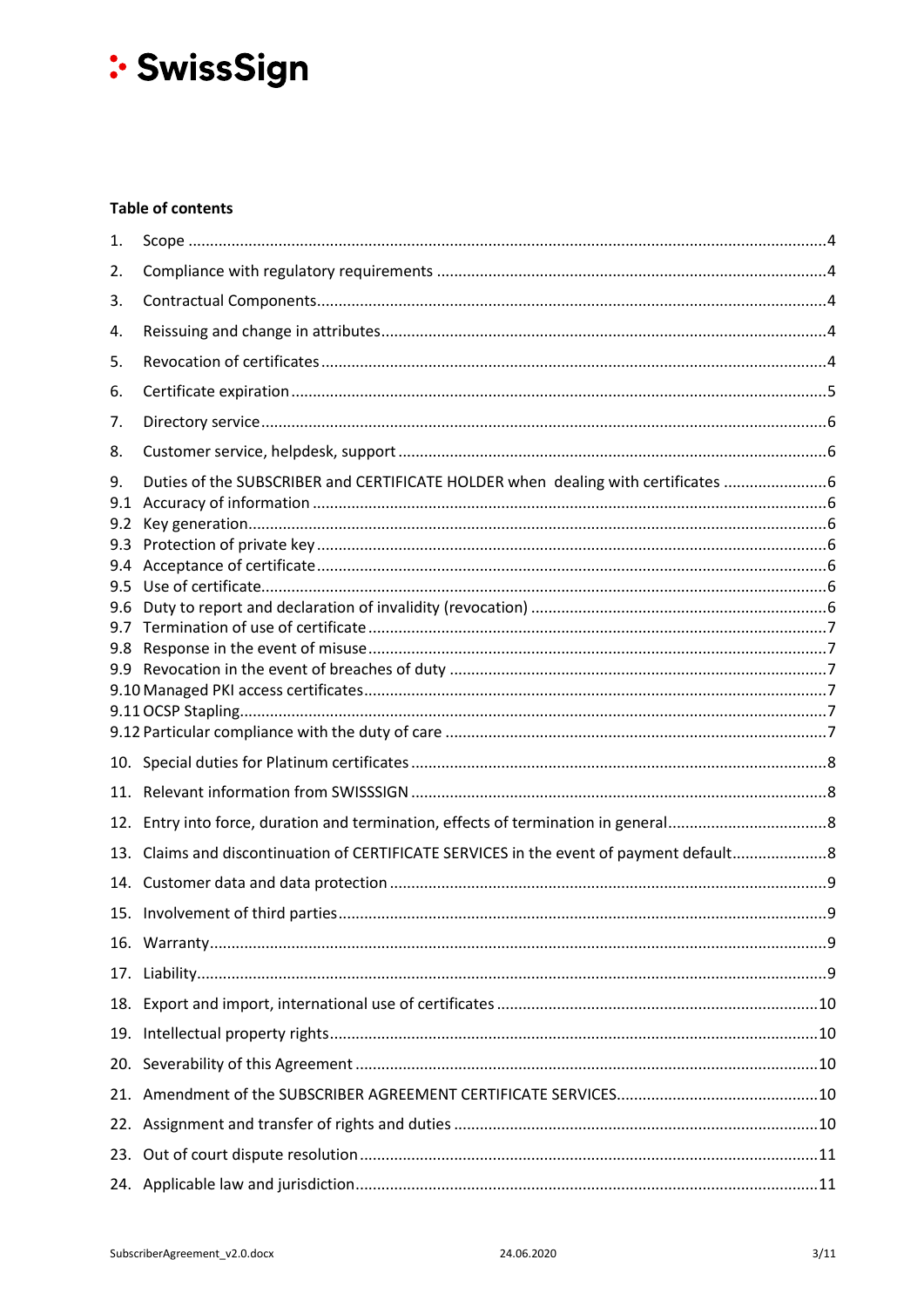# <span id="page-3-0"></span>**1. Scope**

In applying for certificates and services that are based on one of the publicly trusted root certificates of the Swiss or Liechtenstein SwissSign Platinum CA, SwissSign Gold CA or SwissSign Silver CA, the Subscriber to a certificate service (hereafter SUBSCRIBER) consents to the Subscriber Agreement (hereafter SUBSCRIBER AGREEMENT). A SUBSCRIBER means an applicant for a SwissSign certificate, which acquires it from SwissSign and issues it in its own right or for another party (server or other person, hereafter CER-TIFICATE HOLDER).

The SUBSCRIBER AGREEMENT shall govern the contractual relationship between the SUBSCRIBER and SwissSign AG, Sägereistrasse 25, 8152 Glattbrugg, Switzerland (hereafter SWISSSIGN) concerning the usage of SWISSSIGN certificates (hereafter referred to collectively as CERTIFICATE SERVICES).

A SUBSCRIBER may acquire certificate services either directly or through a Specialist Retailer.

Certificates shall be issued in accordance with the provisions of the CP/CPS of the relevant root certificate. The CP/CPS may be obtained in their most upto-date form at [https://www.swisssign.com/en/cp](https://www.swisssign.com/en/cp-repository)[repository.](https://www.swisssign.com/en/cp-repository)

This SUBSCRIBER AGREEMENT shall be applicable to all SUBSCRIBERS and CERTIFICATE HOLDERS independently of any group relationship between them and the CA. It shall apply as the 'Subscriber Agreement' and the 'Terms of Use Agreement' in accordance with the CA/Browser Forum Baseline Requirements, the ETSI standards and the corresponding programs of the operator of public "Trusted Root Certificate Stores".

A prerequisite for the usage of the CERTIFICATE SER-VICES is compliance with the commercial contractual terms and conditions, which act as a basis for usage by the SUBSCRIBER. The commercial contractual terms and conditions are not an integral part of this SUBSCRIPTION AGREEMENT. They may also be agreed to between third parties (e.g. Specialist Retailer, employer of the Subscriber etc.).

The SUBSCRIBER acknowledges that no legal claims against SWISSSIGN may arise either under this SUB-SCRIBER AGREEMENT or from the usage of the CER-TIFICATE SERVICE, unless SWISSSIGN contravenes any liability terms and conditions pursuant to section [17](#page-8-3) "Liability".

# <span id="page-3-1"></span>**2. Compliance with regulatory requirements**

Insofar as the issuance and management of certificates is subject to statutory requirements (e.g. in Switzerland the ZertES and OEIDI; in Liechtenstein the Signatures Act EiDAS), SWISSSIGN warrants compliance with the relevant requirements and implementing provisions. SWISSSIGN shall in this regard be subject to oversight by the competent bodies (Switzerland: certification authority; Liechtenstein: Office for Communication) whilst audits and inspections shall be carried out in accordance with the relevant standards applicable to the certificates in question (e.g. ETSI, CA Browser Forum) and statutory requirements.

# <span id="page-3-2"></span>**3. Contractual Components**

The applicable CP/CPS of the signing, trusted root certificate shall be an integral part of this SUBSCRIBER AGREEMENT Certificate Services and shall take precedence in the event of any discrepancies.

The applicable CP/CPS may be obtained in their most up-to-date form at

[https://www.swisssign.com/en/cp-repository.](https://www.swisssign.com/en/cp-repository)

# <span id="page-3-3"></span>**4. Reissuing and change in attributes**

Reissuing/rekeying: The repeated issuance of certificates is possible. This may either be done using new self-generated keys or by using the already existing key pair, or using a key pair generated by SWISSSIGN. All subject and SAN attributes shall remain unchanged. Reissuing may be offered on a self-service basis (web interface) or may occur on an automated basis through a Managed PKI or through the helpdesk of SWISSSIGN.

Any changes to the SAN attribute or subject shall require the certificate to be reissued.

# <span id="page-3-4"></span>**5. Revocation of certificates**

Certificates that have been revoked may no longer be actively used and shall without exception be published as invalid in so-called revocation lists ("CRL") and the online revocation service ("OCSP").

Where appropriate, SWISSSIGN may at any time declare the certificate of a SUBSCRIBER or CERTIFICATE HOLDER to be invalid with immediate effect and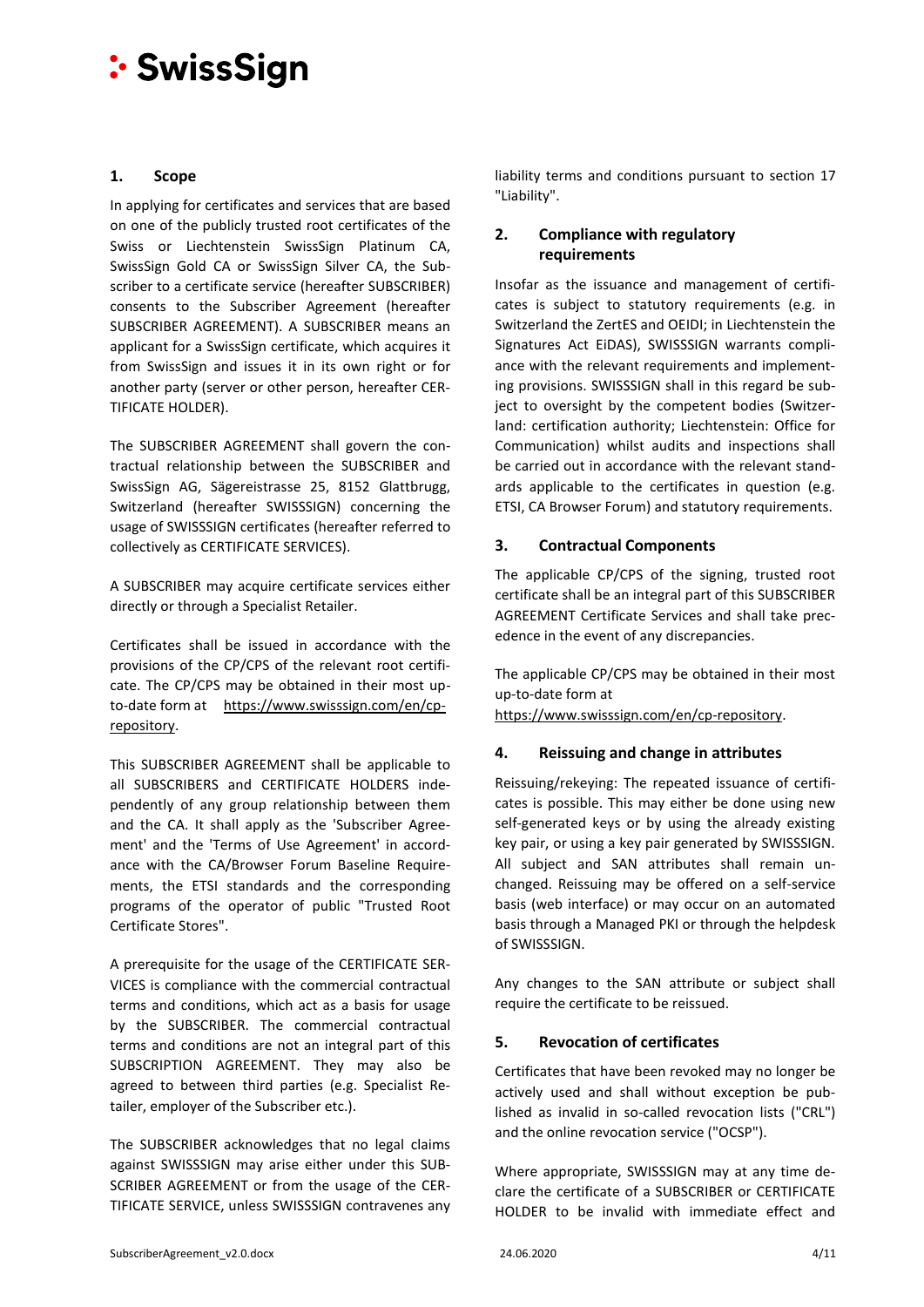without prior notice on grounds including the following within a maximum of 24 hours after the occurrence of the event was discovered:

- a) The CERTIFICATE HOLDER or SUBSCRIBER requests SWISSSIGN in writing to declare its certificate invalid,
- b) The SUBSCRIBER or CERTIFICATE HOLDER commits a breach of the agreed terms and/or applicable laws, regulations and ordinances.
- c) The SUBSCRIBER or CERTIFICATE HOLDER informs SWISSSIGN that the original certificate request was unauthorised and not approved or that the approval has been withdrawn.
- d) SWISSSIGN obtains information suggesting that the private key of the SUBSCRIBER or CERTIFICATE HOLDER, which corresponds to the public key of the certificate, has been potentially compromised or that the certificate has been otherwise potentially misused.
- e) SWISSSIGN becomes aware of the fact that the SUBSCRIBER or CERTIFICATE HOLDER has committed a breach of one or more material obligations under this SUBSCRIBER AGREEMENT.
- f) SWISSSIGN becomes aware of circumstances that suggest that the usage of a fully qualified domain name or an IP address for the certificate is no longer legally permitted (e.g. a court of law or arbitral tribunal has revoked the right of a party registering a domain name to use the domain name, a relevant licence or service contract between the party registering a domain name and the applicant for the certificate has been terminated or the registration authority for a domain name has failed to renew the domain name).
- g) SWISSSIGN becomes aware of the fact that a wild card certificate has been used in order fraudulently to authenticate misleading subordinate fully qualified domain names.
- h) SWISSSIGN becomes aware of a change in the information contained in the certificate.
- i) SWISSSIGN becomes aware of the fact that the certificate was not issued in accordance with the CA/Browser Forum Baseline Requirements or the applicable CP/CPS of SWISSSIGN or can no longer be valid on the basis of new regulations.
- j) SWISSSIGN takes the view that information contained in the certificate is imprecise or misleading.
- k) SWISSSIGN discontinues operations for any reason and has not made provision for another certification authority to provide support for declaring the certificate invalid.
- l) The right of SWISSSIGN to issue certificates that are compliant with the CA/Browser Forum Baseline Requirements has expired or is revoked or terminated and SWISSSIGN has not made provision to maintain the CRL/OCSP directories that are relevant for revocation.
- m) SWISSSIGN becomes aware that a private key of a SubCA or Managed PKI was used in order to issue the certificate may have been compromised.
- n) The technical content or format of the certificate represents an unacceptable risk for the providers of application software or third parties (e.g. the CA/Browser Forum is able to establish that an obsolete cryptography/key algorithm or an obsolete key size represents an unacceptable risk and that such certificates should be declared invalid and replaced by certification authorities within a particular period of time).
- o) A private key of the SWISSSIGN certification authority within the chain of trust of the certificate has been compromised.

Reference is made to the CP/CPS for any further reasons for a declaration of invalidity.

SWISSSIGN shall in addition be entitled to investigate all incidents and, where required, to take action as provided for by law.

The certificate in question shall become invalid after the declaration of invalidity. The CERTIFICATE HOLD-ER shall bear liability for all losses arising in relation to the usage of a certificate that has been declared invalid. SWISSSIGN does not accept any liability for losses of any kind whatsoever arising as a result of such usage. The SUBSCRIBER shall have no entitlement to a free replacement of a certificate that has been declared invalid.

The declaration of invalidity of a certificate is described on the website at

[https://www.swisssign.com/en/revocation.](https://www.swisssign.com/en/revocation)

# <span id="page-4-0"></span>**6. Certificate expiration**

The validity period of a SWISSSIGN certificate is limited to the maximum remaining duration of the certificate of the issuing CA less 10 days. It shall be the sole responsibility of the Certificate Holder to ensure the uninterrupted usage of SWISSSIGN certificates. For this reason, SWISSSIGN recommends to the SUB-SCRIBER that it apply for a new certificate at least 30 days prior to the expiration of the certificate or com-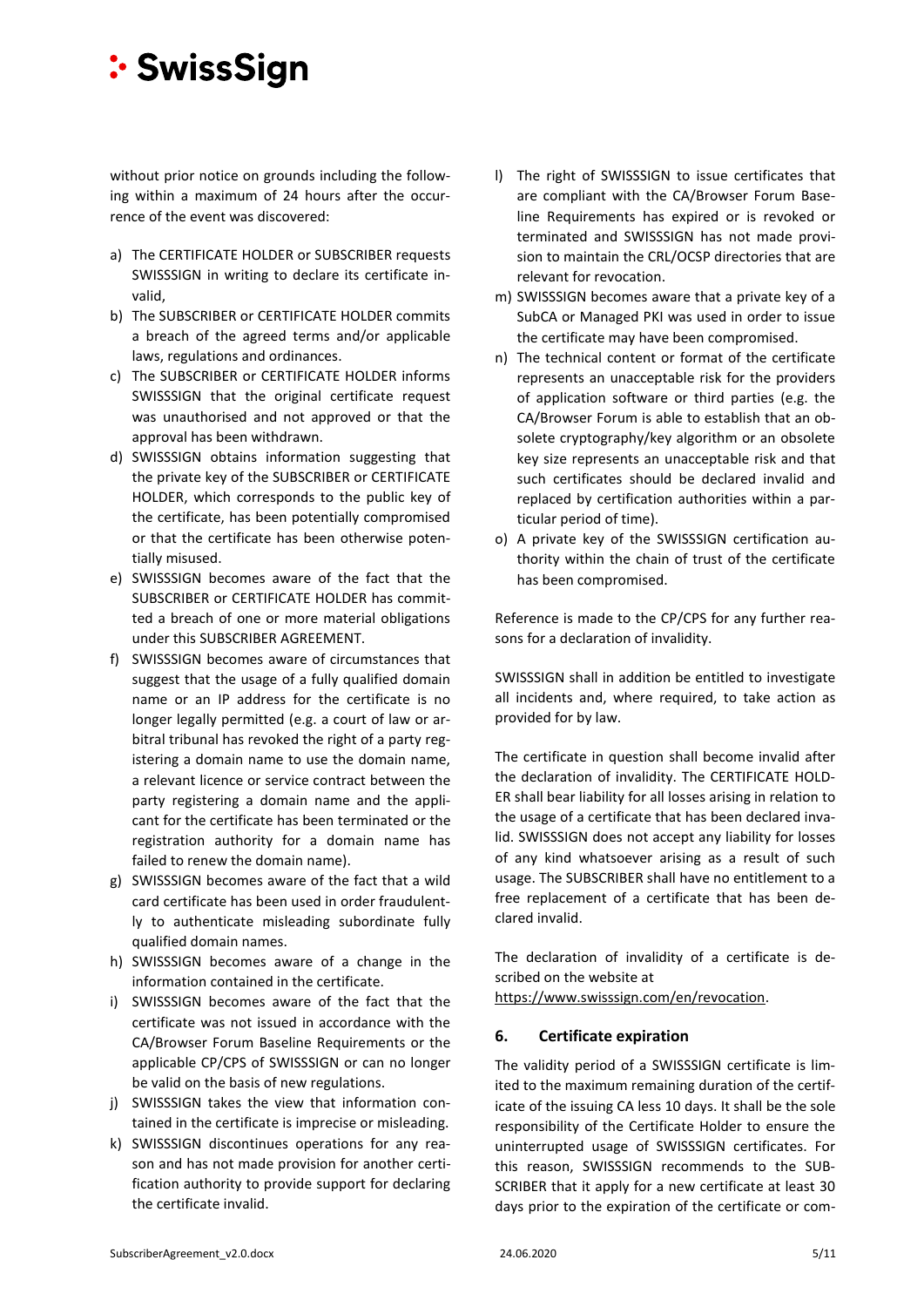mence the certificate renewal procedure at least 1 day prior to expiration of the certificate.

# <span id="page-5-0"></span>**7. Directory service**

SWISSSIGN manages a public directory service for the certificates it issues. The SUBSCRIBER's certificates shall be published in the directory service with the SUSCRIBER's consent. The certificates shall bear the name "SWISSSIGN" on them as issuer. This enables people to infer that there is a contractual relationship between SWISSSIGN and the SUBSCRIBER or between SWISSSIGN and the CERTIFICATE HOLDER.

# <span id="page-5-1"></span>**8. Customer service, helpdesk, support**

SWISSSIGN operates a customer service unit ("Helpdesk" or "Support"). This may be reached using the contact form at

<https://www.swisssign.com/en/contact> or by email at [helpdesk@swisssign.com.](mailto:helpdesk@swisssign.com) Any comments and feedback concerning this SUBSCRIBER AGREEMENT may also be submitted in this manner.

# <span id="page-5-2"></span>**9. Duties of the SUBSCRIBER and CERTIFICATE HOLDER when dealing with certificates**

# <span id="page-5-3"></span>**9.1 Accuracy of information**

The SUBSCRIBER and CERTIFICATE HOLDER represents and warrants that it will at all times provide SWISSSIGN and/or the Specialist Retailer with correct and complete information, both in the certificate application and otherwise, provided said information is requested in connection with the issuance of certificates. This includes but is not limited to domain names, designations of the name and registered office of the organisation, its authorised signatories and access managers. Where changes arise, the CERTIFI-CATE HOLDER shall contact the SUBSCRIBER and the SUBSCRIBER shall notify SWISSSIGN of them directly if it is in a direct commercial contractual relationship with SWISSSIGN, and otherwise shall notify SWISSSIGN through the Specialist Retailer in an adjustment to the order.

# <span id="page-5-4"></span>**9.2 Key generation**

If the SUBSCRIBER generates the key pair itself, it shall choose an algorithm and key length according to ETSI standard TS 119 312, which shall be deemed to be recognised for the usage of this certificate for the duration of the validity period.

# <span id="page-5-5"></span>**9.3 Protection of private key**

The SUBSCRIBER represents and warrants that it has taken all reasonable measures and that the CERTIFI-CATE HOLDER has exclusive control of the private keys. This includes all measures to keep the key confidential and protect it appropriately at all times.

### <span id="page-5-6"></span>**9.4 Acceptance of certificate**

The SUBSCRIBER undertakes and warrants that it shall review the content of the certificate with the CERTIF-ICATE HOLDER upon receipt to check that it is accurate.

# <span id="page-5-7"></span>**9.5 Use of certificate**

The SUBSCRIBER shall ensure that it installs SSL server certificates only on servers which are accessible under the designation in the subjectAltName of the certificate. All certificates shall be used only pursuant to the applicable law and only in accordance with the SUBSCRIBER AGREEMENT.

The SUBSCRIBER shall use the key of the certificate only for the purpose for which the certificate is issued.

In the case of key management on behalf of the SUB-SCRIBER, it is highly recommended that the subject's key pair is used only for electronic signatures.

# <span id="page-5-8"></span>**9.6 Duty to report and declaration of invalidity (revocation)**

The SUBSCRIBER and the CERTIFICATE HOLDER shall ensure that the certificate is revoked immediately or ask SWISSSIGN to declare the certificate invalid if:

- a) any information in the certificate is or becomes invalid or false, or
- b) the private key is discovered to have been or suspected of having been compromised, misused or stolen in relation to the public key associated with the certificate.
- c) If the private key can no longer be accessed.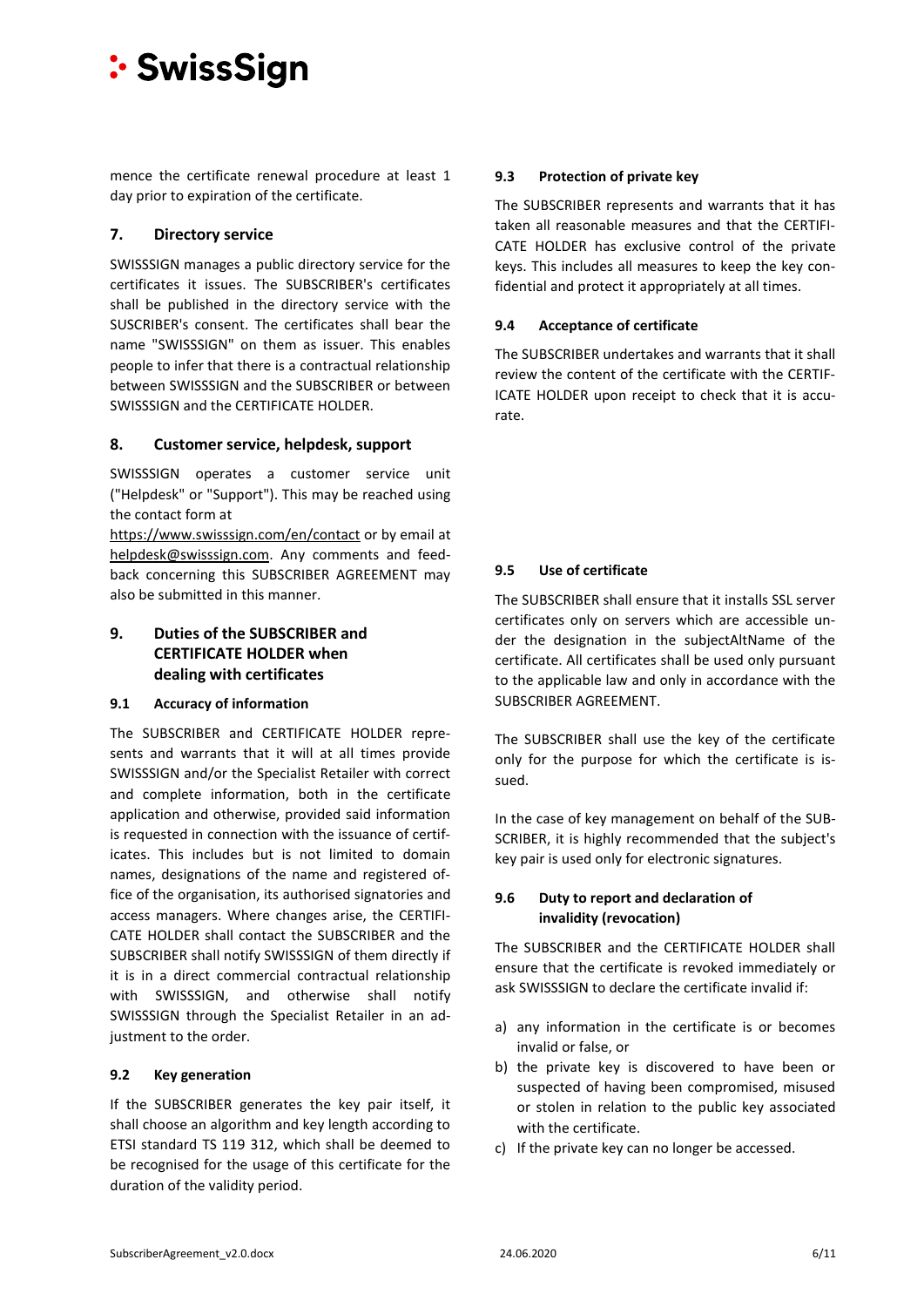#### <span id="page-6-0"></span>**9.7 Termination of use of certificate**

The SUBSCRIBER and CERTIFICATE HOLDER must immediately cease using the private key if misuse or theft of the private key has occurred and the certificate has been revoked. This shall also apply in the event that the SUBSCRIBER or the CERTIFICATE HOLDER becomes aware of the fact that a certificate issued by the CA has been compromised within the certificate chain and is no longer valid. If the validity period of the certificate or a certificate in the certificate chain has expired, it may only be used further for decryption. A certificate that has been revoked can no longer be rendered valid.

#### <span id="page-6-1"></span>**9.8 Response in the event of misuse**

The SUBSCRIBER shall within the specified period carry out all of SWISSSIGN'S instructions issued in relation to the theft of the private key. When issuing its instructions SWISSSIGN shall consider ordinary office hours to the extent possible taking account of the urgency and shall endeavour to provide reasonable explanations for its instructions.

#### <span id="page-6-2"></span>**9.9 Revocation in the event of breaches of duty**

The SUBSCRIBER and CERTIFICATE HOLDER acknowledges and accepts that SWISSSIGN is authorised to revoke a certificate immediately if the SUBSCRIBER or CERTIFICATE HOLDER contravenes the corresponding CP/CPS or this Managed PKI Setup Agreement, or if SWISSSIGN discovers that the certificate has been used for illegal activities, such as phishing, fraud or the dissemination of malware.

If there are indications that the SUBSCRIBER or CER-TIFICATE HOLDER is not adhering to further statutory or contractual obligations, SWISSSIGN shall have the right, after issuing a reminder and setting a reasonable grace period in which to remedy the contravention, to revoke all certificates issued pursuant to this Agreement.

#### <span id="page-6-3"></span>**9.10 Managed PKI access certificates**

A Managed PKI is a certificate service which enables the SUBSCRIBER to issue domain certificates without individual approval independently for its organisation and domains. The SUBSCRIBER shall receive access certificates for this purpose.

The SUBSCRIBER warrants that all access certificates issued by SWISSSIGN in accordance with these Managed PKI contracts shall be used in accordance with the provisions of the applicable SWISSSIGN CP/CPS.

It shall ensure that the access certificates are handled carefully in accordance with the protection regulations for certificates as specified above in this paragraph [9.](#page-5-2) In particular, it must keep the access certificates and the associated passwords separate from each other. It shall be liable for all loss or damage resulting in particular from the unauthorised, unforeseen or careless use of said certificates.

If the SUBSCRIBER has grounds for assuming that an unauthorised third party knows the means of access to the Managed PKI or can acquire unauthorised access, it must immediately notify SWISSSIGN of this directly.

PINs and passwords must be kept secret and all data concerning these must be kept locked in a secure location which is not accessible to third parties. If third parties have access to its SWISSSIGN account, the SUBSCRIBER shall be liable for their actions as if they were its own.

The SUBSCRIBER must ensure that its IT system deployed for this purpose, which is used for the signature and encryption of data, is checked with due care for viruses and kept up to date in order to prevent the usage of software that has the purpose of compromising the signatures or certificates.

#### <span id="page-6-4"></span>**9.11 OCSP Stapling**

The SUBSCRIBER must ensure where a web site protected by publicly trusted SSL certificates is actively used and, where SSL EV certificates are used, that OCSP Stapling is implemented on the web server.

#### <span id="page-6-5"></span>**9.12 Particular compliance with the duty of care**

The SUBSCRIBER accepts that any violation of its duties of care may result in financial loss and/or adverse consequences for SWISSSIGN particularly in relation to publicly trusted certificates, such as e.g. exclusion from root programmes or subjection to sanctions in the event of endorsements/certifications, or adverse regulatory consequences.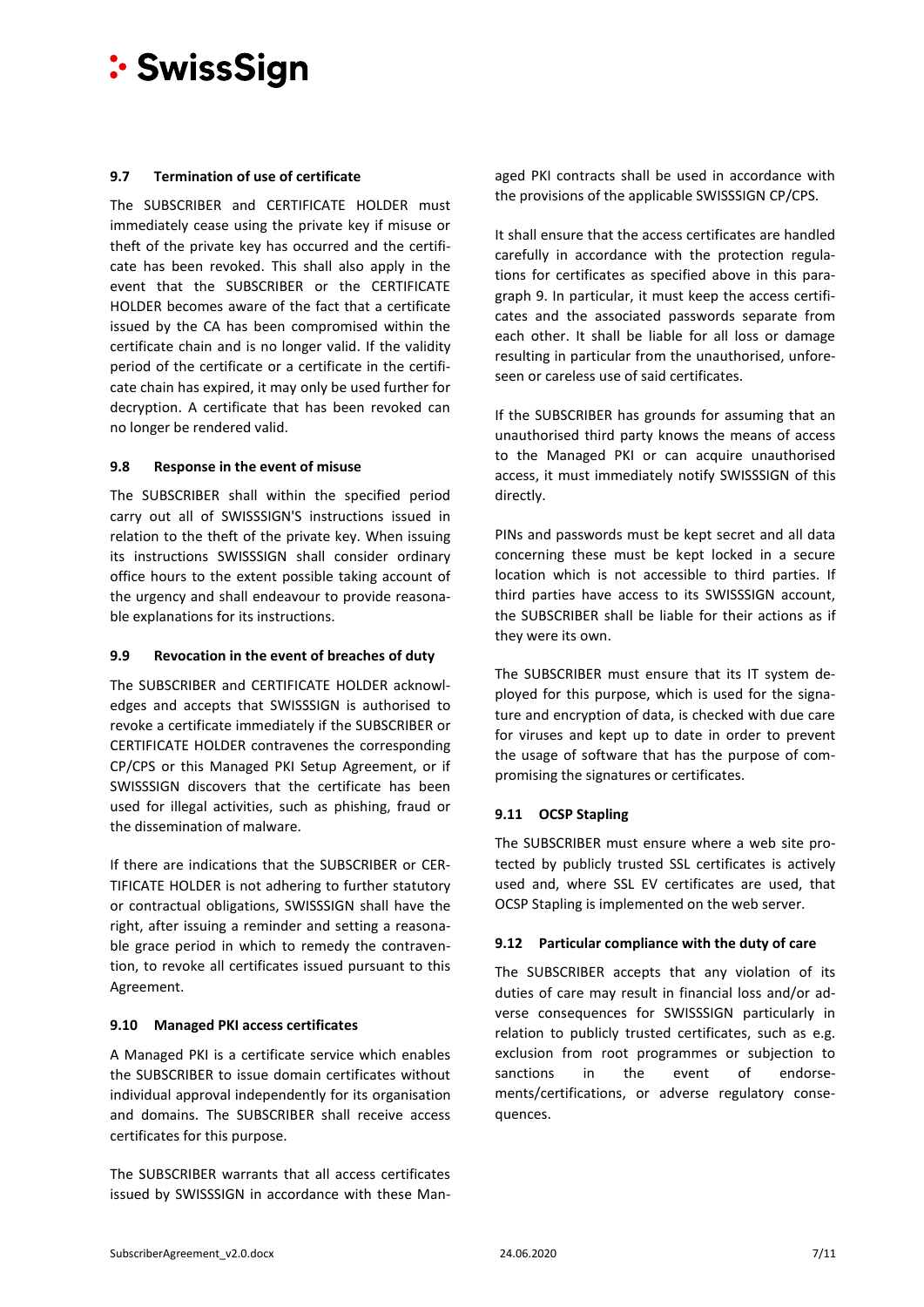#### <span id="page-7-0"></span>**10. Special duties for Platinum certificates**

CERTIFICATE SERVICES provided under the SWISSSIGN Platinum CA and related CP/CPS (see [3\)](#page-3-2) entail particular duties for the CERTIFICATE HOLDER:

The CERTIFICATE HOLDER of a qualified certificate or seal certificate compliant with the eIDAS or ZertES shall use it exclusively on a secure signature creation device that complies with the law or in accordance with the signature service having regard to statutory requirements. The SUBSCRIBER shall ensure that cryptographic functions and the private key are only used on these devices.

Upon request by SWISSSIGN, usage of the appropriate signature creation device shall be demonstrated to SWISSSIGN. The CERTIFICATE HOLDER of a certificate issued under the SWISSSIGN Platinum CA and related CP/CPS (se[e 3\)](#page-3-2) on a smart card or HSM undertakes to handle this signature creation device with care (smart card, HSM) in accordance with Section 8 also after expiration of the validity of the certificate contained on it.

This device may not be reused.

Platinum certificates that are designated as OElDI compatible may only be used in accordance with the provisions of the OElDI Ordinance SR 641.201.1.

Platinum certificates do not specify any upper limit for transaction values.

SWISSSIGN recommends that a secure signature creation device is used for all other certificates.

The SUBSCRIBER acknowledges that SWISSSIGN Platinum CA and related CP/CPS (see [3\)](#page-3-2) also enable certificates that are not recognised as qualified or regulated to be issued.

# <span id="page-7-1"></span>**11. Relevant information from SWISSSIGN**

All relevant information relating to misuse, compromise, algorithm changes, system failures etc. shall be reported by SWISSSIGN through the system status page

[https://www.swisssign.com/en/systemstatus.](https://www.swisssign.com/en/systemstatus)

# <span id="page-7-2"></span>**12. Entry into force, duration and termination, effects of termination in general**

The Contract shall take effect upon the issuance of the certificate and shall apply for the duration thereof. It shall end upon expiry of the certificate in question or upon revocation (withdrawal).

The validity of the certificate shall expire upon termination of the Contract. Time stamps and signatures affixed shall remain valid unless and until the signature certificates have been revoked. Any certificates that are still valid shall be revoked.

Notice of termination must always be given in writing.

# <span id="page-7-3"></span>**13. Claims and discontinuation of CERTIFICATE SERVICES in the event of payment default**

The SUBSCRIBER may not offset amounts due to SWISSSIGN against any counterclaims.

The following provisions shall apply in the event of non-payment by the SPECIALIST RETAILER or SUB-SCRIBER in relation to the CERTIFICATE SERVICE:

- a) If the SUBSCRIBER or SPECIALIST RETAILER owes the service fee to SWISSSIGN, the obligor shall be deemed to be in default at the time a reminder is issued.
- b) If payment is not made within the grace period, in the event that the CERTIFICATE SERVICE was sold through a SPECIALIST RETAILER, SWISSSIGN shall inform the SUBSCRIBER of the Specialist Retailer of the default on the part of the Specialist Retailer.
- c) SWISSSIGN shall require the SUBSCRIBER directly to make payment of the outstanding services relating to it before a final payment deadline and shall inform it of the impending discontinuation of service in the event of non-payment.

If payment is not made either by a Specialist Retailer or by the SUBSCRIBER before the final payment deadline, SWISSSIGN shall be entitled to block access to the CERTIFICATE SERVICES and revoke the relevant certificates that have not been paid for in full or provide the service on a restricted basis.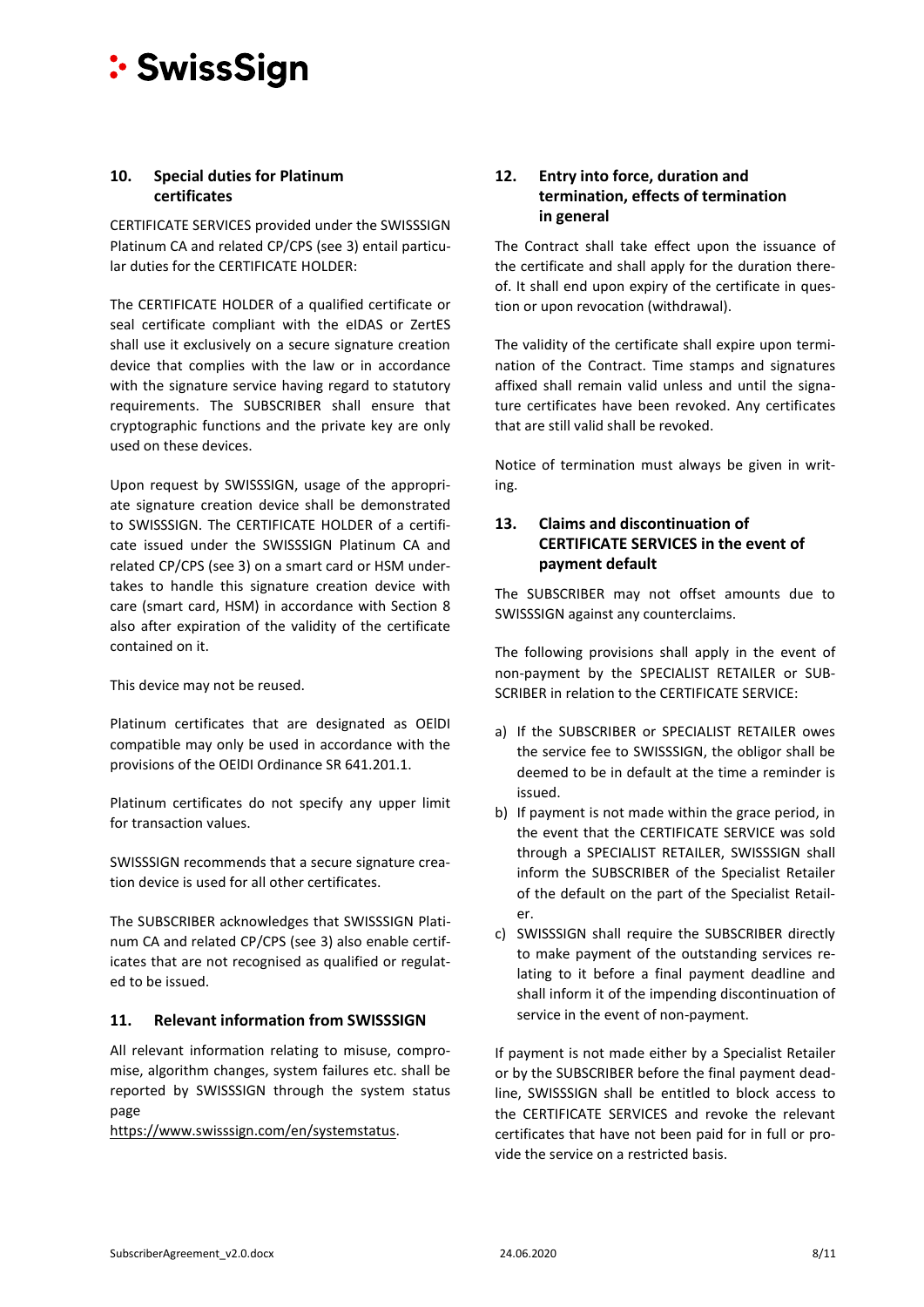#### <span id="page-8-0"></span>**14. Customer data and data protection**

SWISSSIGN undertakes to comply with the data protection legislation applicable to its relevant CA.

The data contained in the certificate shall be regarded as publicly available data.

The data required to provide the services shall be saved and treated as confidential by SWISSSIGN. The data collected as part of inspection activity, including in particular personal data, may only be used for the purpose and to the extent required to perform and implement the CERTIFICATE SERVICE. Usage for other purposes or disclosure to any third parties is strictly prohibited. The above shall not apply to disclosure to authorised instructed third parties (e.g. in the event of a control, external registration activity) or in accordance with official requirements. Authorised instructed third parties shall be subject to data protection rules in the same manner as SWISSSIGN.

The security technology used to protect data shall correspond to the state of the art.

The SUBSCRIBER and CERTIFICATE HOLDER undertakes to comply with the provisions of data protection legislation that is locally applicable to it as well as the data protection provisions of the applicable CP/CPS (see [3\)](#page-3-2).

In order to ensure compliance with statutory requirements, as the certification and registration authority, SWISSSIGN must retain all certificate holder data, documentation and audit information for a minimum period of 11 years after expiration of a certificate.

The data protection level in Switzerland has been confirmed by the European Commission as adequate. The requirement for the lawful transmission of data from member states of the European Union to Switzerland, namely that there must be an adequate level of data protection in the location in the third country where the data is received, has consequently been met.

#### <span id="page-8-1"></span>**15. Involvement of third parties**

SWISSSIGN may engage third parties at any time to perform its services.

# <span id="page-8-2"></span>**16. Warranty**

The SUBSCRIBER shall examine or arrange the examination of the material provided, including in particular the certificates provided, following their issuance and report any defects or incorrect and/or incomplete information promptly (within no more than 7 working days), and under all circumstances prior to the first usage. If evident defects are not reported promptly following receipt, and latent defects not promptly after discovery, the rights relating to defects shall be deemed to have been forfeited. The SUBSCRIBER shall bear the burden of proving the time when the defects objected to were discovered and that the report was made promptly.

In the event that a defect is reported, SWISSSIGN shall be entitled to choose between rectification and replacement. Defective certificates shall be declared invalid and replaced by new certificates. Any further rights as to defects are expressly excluded.

SWISSSIGN does not provide any warranty regarding the compatibility of the certificates provided with non-Swiss law and reserves the right to refuse requests for certificates from the SUBSCRIBER where these run contrary to statutory export restrictions or limitations or compliance requirements of SWISSSIGN.

# <span id="page-8-3"></span>**17. Liability**

SWISSSIGN shall bear full liability towards the SUB-SCRIBER for any losses occasioned by it to the SUB-SCRIBER unless SWISSSIGN proves that it was not at fault. Liability for minor negligence is excluded.

The liability provisions of the CP/CPS apply to third parties (se[e 3\)](#page-3-2).

Neither party shall bear liability for the proper functioning of third party systems, including in particular the internet. SWISSSIGN shall not be liable for the systems and software used by the SUBSCRIBER.

The SUBSCRIBER shall fully indemnify SWISSSIGN from all third parties' claims resulting from use in breach of contract or unlawful or improper use of the CERTIFICATE SERVICE. The indemnification shall include also the obligation to hold SWISSSIGN fully harmless against legal defence costs (e.g. procedural costs and legal fees).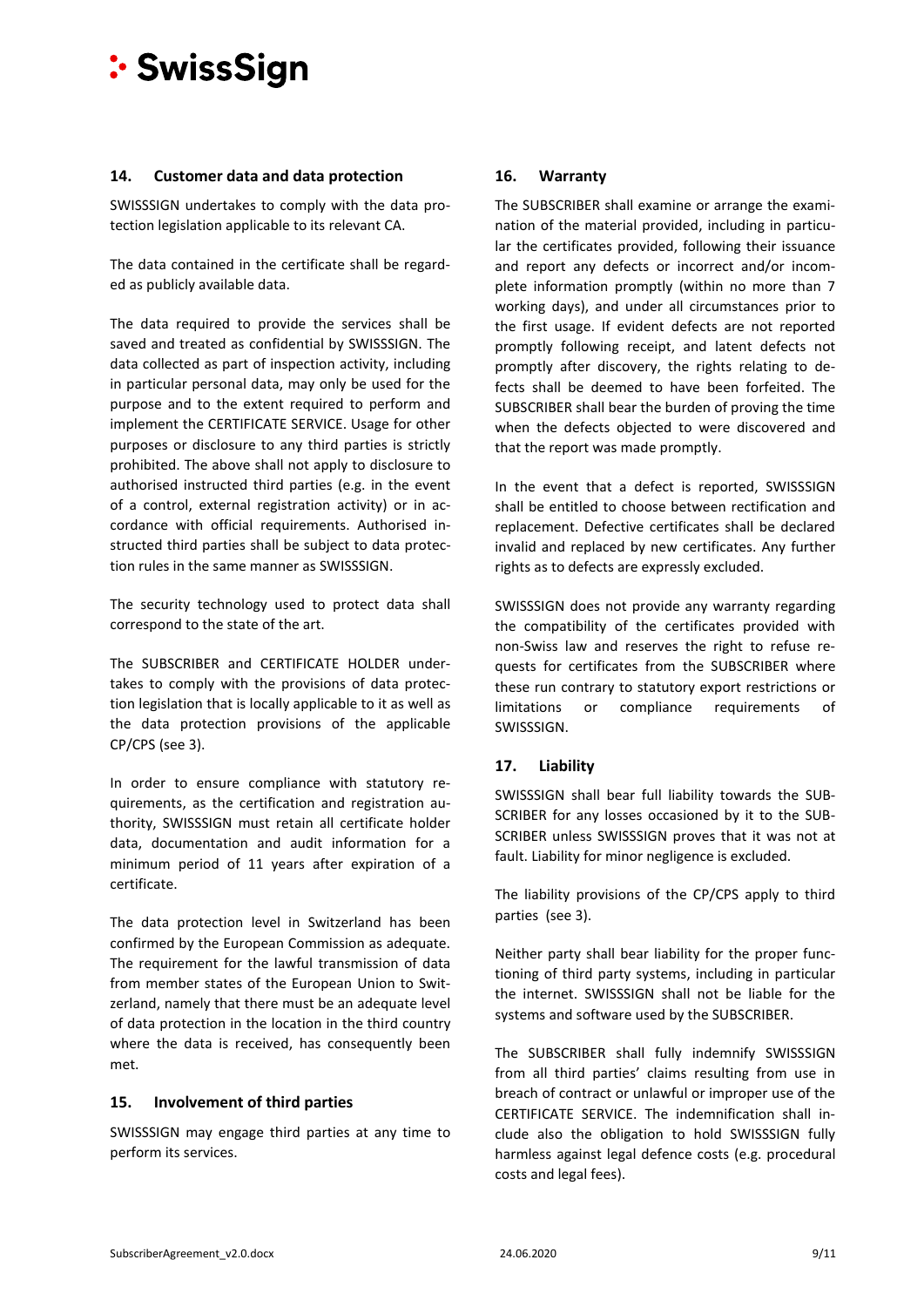Both Parties shall be liable for the conduct of their auxiliary agents and any third parties who are involved (such as subcontractors and suppliers) in the same manner as for their own.

In the event of personal injury, the Parties shall bear liability for any fault. Under no circumstances shall the Parties be liable in particular for indirect or consequential losses, data loss, additional expense or claims by third parties, lost profit or unrealised savings, or losses resulting from late delivery or service provision.

The provisions governing liability set forth in the Swiss Federal Act on Electronic Signatures and in Article 59a of the Swiss Code of Obligations shall apply under all circumstances on a priority basis.

### <span id="page-9-0"></span>**18. Export and import, international use of certificates**

The SUBSCRIBER and the CERTIFICATE HOLDER acknowledges that the exporting or importing and usage of CERTIFICATE SERVICES from, to or in countries subject to sanctions and embargoes is prohibited

(cf. [https://www.swisssign.com/export\)](https://www.swisssign.com/export).

The SUBSCRIBER and CERTIFICATE HOLDER acknowledges that the deployment and use of digital certificates and the exchange of digitally signed and/or encrypted data outside Switzerland, Liechtenstein and the EU/EEA is subject to foreign jurisdictions and that therefore different effects may result, which may be more or less extensive than is the case under Swiss, Liechtenstein or EU law.

The exchange of encrypted data and the export/import of cryptographic software or cryptographic data storage media are also subject to statutory restrictions in certain foreign countries. Clarification of matters in this respect shall be a matter under all circumstances for the SUBSCRIBER.

# <span id="page-9-1"></span>**19. Intellectual property rights**

No intellectual property rights (such as copyright, trademark, design or patent rights etc.) shall be transferred to the SUBSCRIBER by the CERTIFICATE SER-VICE. All intellectual property rights over the material provided by SWISSSIGN (documentation, devices, software etc.) shall remain the property of SWISSSIGN or the third parties with rights thereto. In the event of the supply of material or executable

software, the SUBSCRIBER shall receive a nonexclusive, non-transferable licence to use such material in line with the contractual object, which shall be limited to the contractual term. The SUBSCRIBER shall not have any rights to make changes or further developments.

#### <span id="page-9-2"></span>**20. Severability of this Agreement**

If individual terms of this SUBSCRIBER AGREEMENT are found to be invalid or unlawful, this shall not affect the validity of the Contract. Should this occur, the relevant term shall be replaced by a valid term that is commercially equivalent as far as possible.

#### <span id="page-9-3"></span>**21. Amendment of the SUBSCRIBER AGREE-MENT CERTIFICATE SERVICES**

SWISSSIGN reserves the right to amend this Subscriber Agreement Certificate Services at any time. The relevant amended version shall be published on the website [https://www.swisssign.com/en/cp](https://www.swisssign.com/en/cp-repository)[repository](https://www.swisssign.com/en/cp-repository) in good time before it comes into effect and shall be notified through the system status page: [https://www.swisssign.com/en/systemstatus.](https://www.swisssign.com/en/systemstatus)

The amended SUBSCRIBER AGREEMENT shall be deemed to have been approved unless the SUB-SCRIBER objects in writing within one month of the time it became aware of it. An objection shall be deemed to constitute notice of termination of the Contract and shall automatically result in its dissolution.

# <span id="page-9-4"></span>**22. Assignment and transfer of rights and duties**

The SUBSCRIBER may not assign or pledge any claims against SWISSSIGN without the written consent of SWISSSIGN.

The SUBSCRIBER shall not have the right to assign or transfer the rights and obligations pursuant to this Agreement.